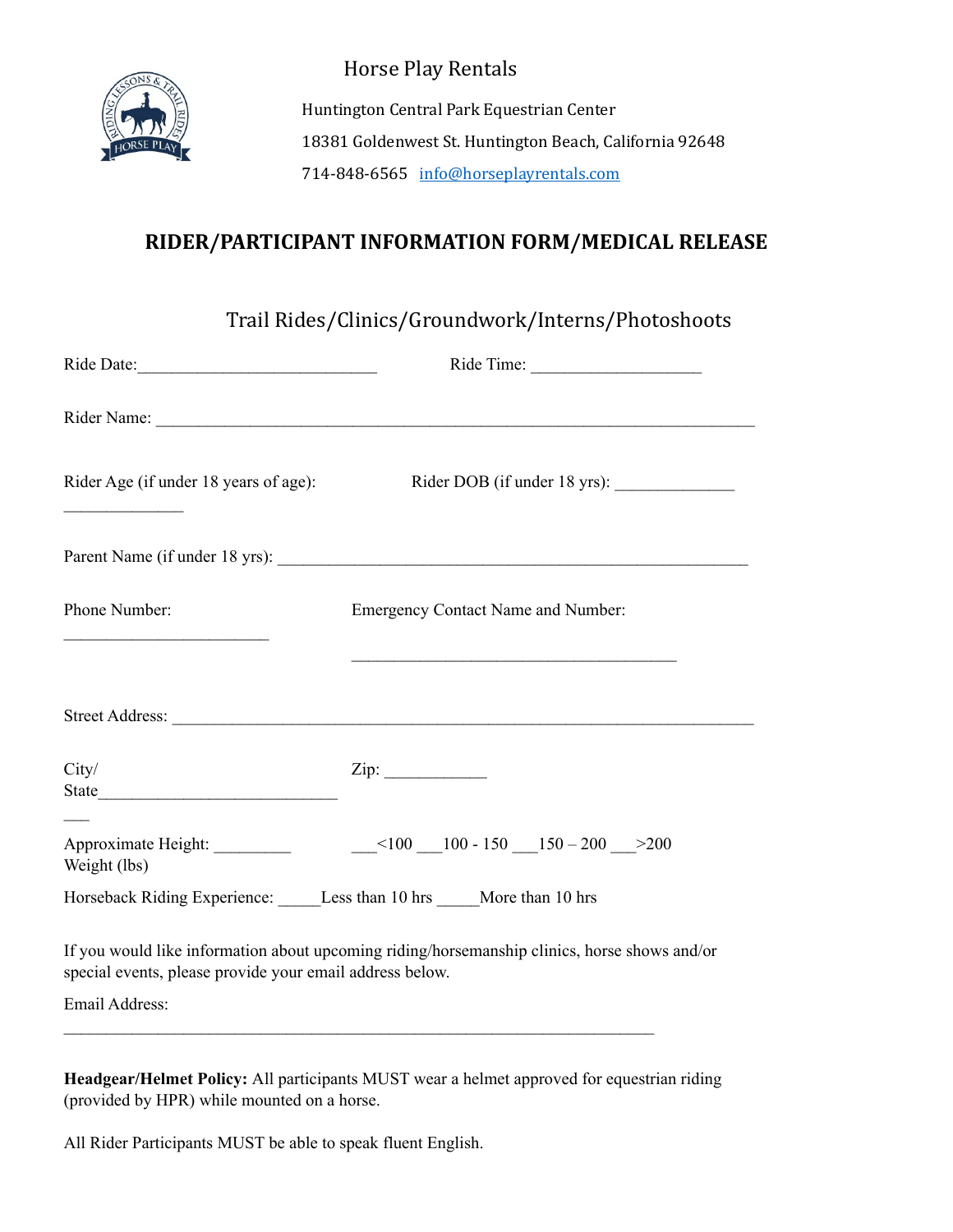Rider Signature (if 18 yrs or over):

|                                                                        | Date: |
|------------------------------------------------------------------------|-------|
| Parent or Guardian Signature (if under 18 yrs) & Relationship to Rider |       |
|                                                                        | Date: |



Horse Play Rentals

Huntington Central Park Equestrian Center 18381 Goldenwest St. Huntington Beach, California 92648 714-848-6565 info@horseplayrentals.com

### **RIDER/PARTICIPANT INFORMATION FORM/MEDICAL RELEASE**

## **MEDICAL CONSENT FORM**

Rider/Participant Name: \_\_\_\_\_\_\_\_\_\_\_\_\_\_\_\_\_\_\_\_\_\_\_\_\_\_\_\_\_\_\_\_\_\_\_\_\_\_\_\_\_\_\_\_\_\_\_\_\_\_\_\_

Rider DOB (if under 18 yrs):

### **CONSENT TO EXAMINATION AND/OR TREATMENT**

The undersigned participant, or parent/guardian of the participant, if a minor, do hereby consent to any x–ray examination, anesthetic, medical or surgical diagnosis or treatment and hospital service that may be rendered to said participant under the general or specific instruction of any physician or hospital. It is understood that this consent is given in advance of any specific diagnosis or treatment which may be required, but is given to encourage the staff of Horse Play Rentals and/or Huntington Central Park Equestrian Center, hospital staff and such physician to exercise their best judgment as to the requirements of such diagnosis or treatment. The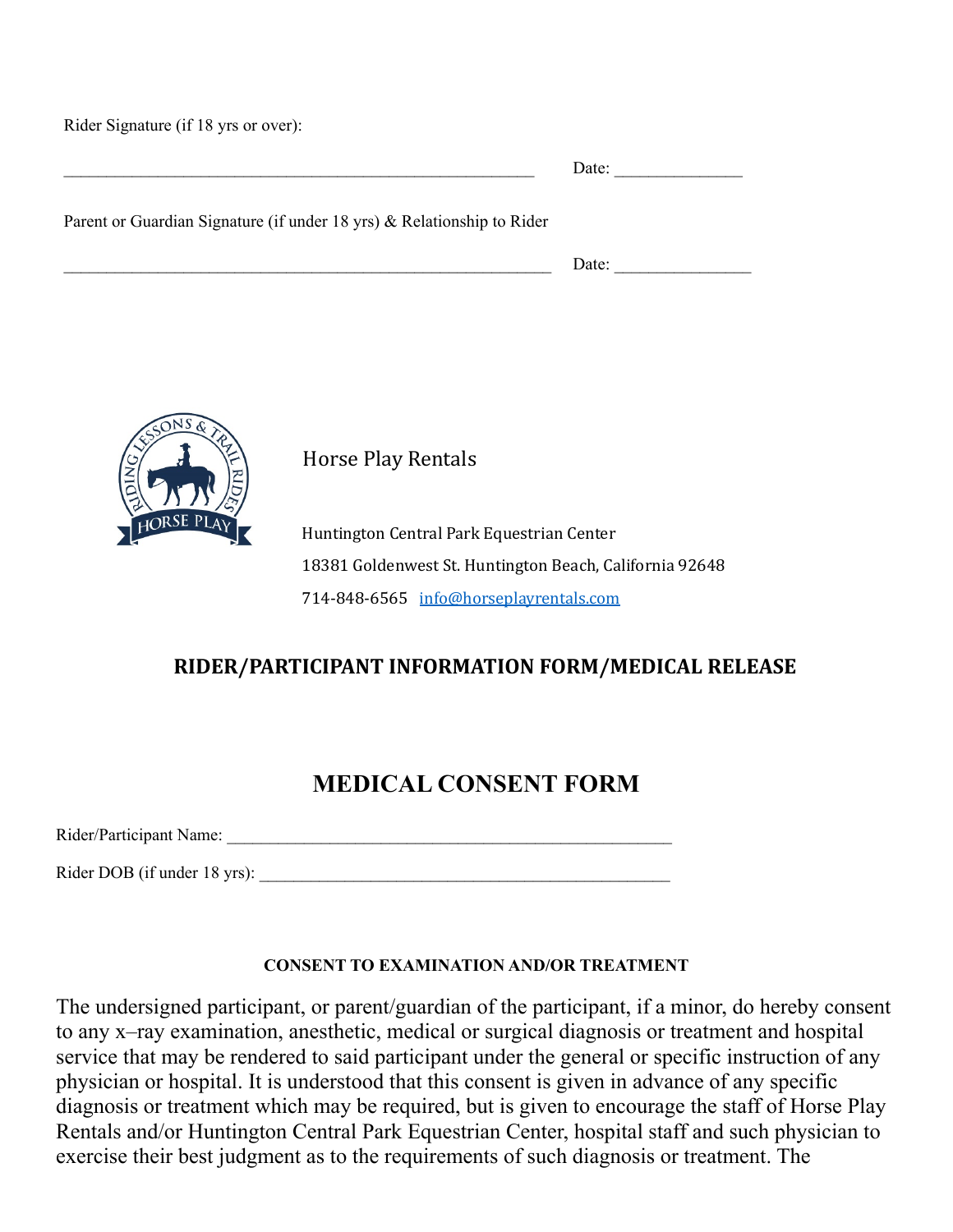undersigned participant, or parent/guardian of the participant, shall pay all fees for doctors, hospitals, ambulances and other medical charges reasonable and necessarily incurred.

Participant Signature (18 yrs and older):

Parent/Guardian Signature (if under 18 yrs): \_\_\_\_\_\_\_\_\_\_\_\_\_\_\_\_\_\_\_\_\_\_\_\_\_\_\_\_\_\_\_\_\_\_\_

Parent/Guardian Printed Name: \_\_\_\_\_\_\_\_\_\_\_\_\_\_\_\_\_\_\_\_\_\_\_\_\_\_\_\_\_\_\_\_\_\_\_\_\_\_\_\_\_\_\_\_\_\_\_\_\_

Date Signed: \_\_\_\_\_\_\_\_\_\_\_\_\_\_\_\_\_\_\_\_\_\_\_\_\_\_\_\_\_\_\_\_\_\_\_\_\_\_\_\_\_\_\_\_\_\_\_\_\_\_\_\_\_\_\_\_\_\_\_\_\_\_\_\_

Page2



Horse Play Rentals

 Huntington Central Park Equestrian Center 18381 Goldenwest St. Huntington Beach, California 92648 714-848-6565 info@horseplayrentals.com

# **RIDER/PARTICIPANT INFORMATION FORM/MEDICAL RELEASE ACKNOWLEDGMENT OF RISKS & ARBITRATION AGREEMENT**

Rider/Participant Name: \_\_\_\_\_\_\_\_\_\_\_\_\_\_\_\_\_\_\_\_\_\_\_\_\_\_\_\_\_\_\_\_\_\_\_\_\_\_\_\_\_\_\_\_\_\_\_\_\_\_\_\_

Rider DOB (if under 18 yrs):

In consideration of being allowed to use the facilities and participate in programs and events ("Programs") operated by Horse Play Rentals (the "Host"), the Participant, and the Participant's parent(s) or legal guardian(s) if the Participant is a minor, do hereby acknowledge and agree, to the fullest extent permitted by law, as follows:

a) Participation in the Programs involves certain inherent risks, which include serious physical injury and death;

b) Participant's participation in the Programs is voluntary, and he/she has the opportunity to inspect the Host's equipment and location before any participation;

c) The Participant certifies that he/she has no physical or mental condition that precludes him/her from participating in the Programs and that he/she is not participating against medical advice;

d) Helmets are recommended for use while participating in the Programs, no exceptions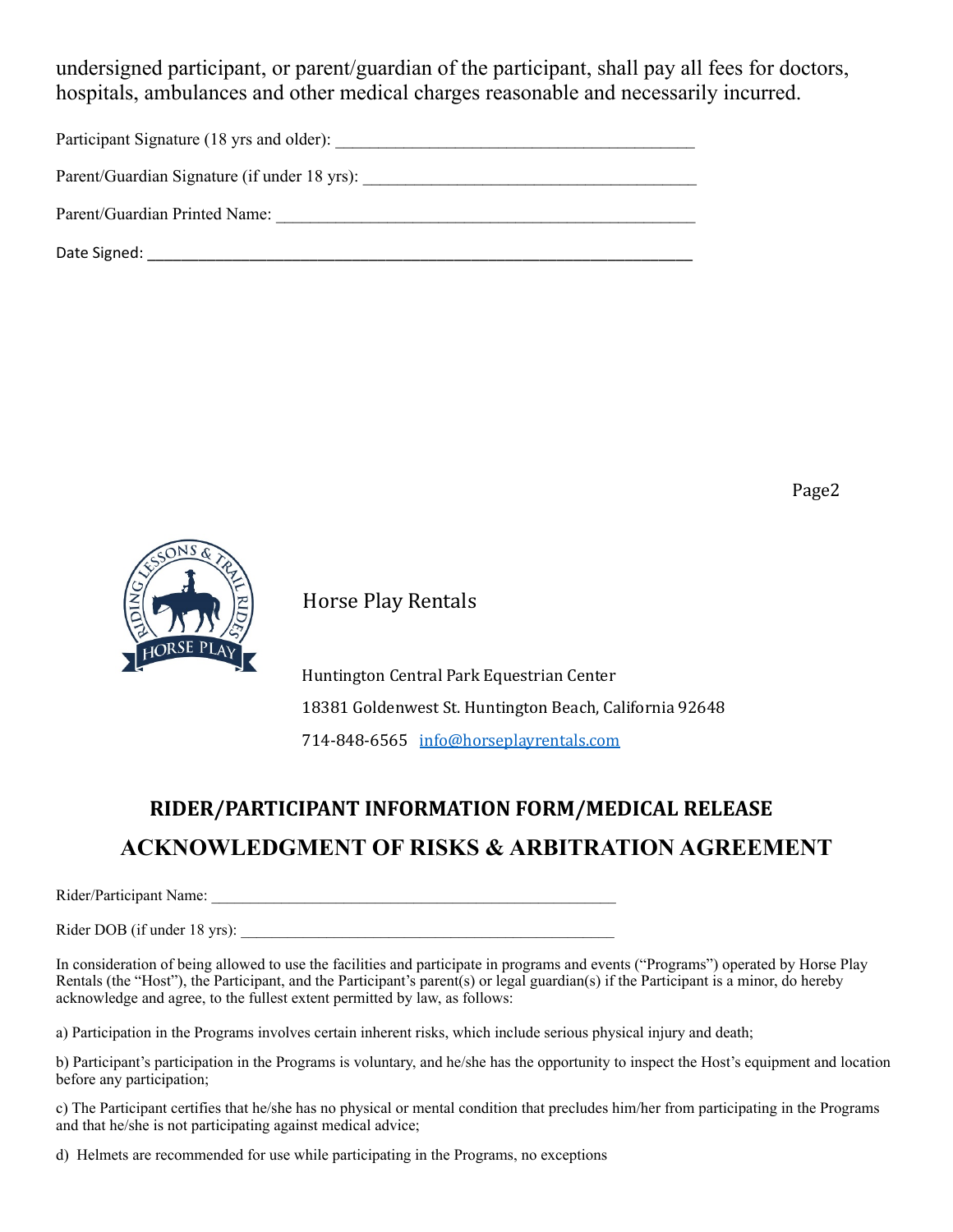e) Participant is obligated to follow the rules of the Programs and can minimize his/her risk of injury by doing so and through the exercise of *common sense* and by being aware of his/her surroundings;

f) If, while participating in the Programs, the Participant observes any unusual hazard, which he/she believes jeopardizes his/her personal safety or that of others, he/she will immediately bring said hazard to the attention of the Host.

#### **Arbitration**

The Participant, and the Participant's parent(s) or legal guardian(s), if Participant is a minor, hereby agrees to submit any dispute arising from participation in the Programs to binding arbitration. Submission shall be unlimited. For such disputes, there shall be a three-member arbitration panel, consisting of two party-appointed arbitrators (one arbitrator to be appointed by each party) and one neutral arbitrator (collectively, the "Panel"), to be chosen by the party-appointed arbitrators. The neutral arbitrator shall be an officer or director of any entity that operates a horseback riding and rental program in the United States. In the event that the two partyappointed arbitrators are not able to agree on a third, neutral arbitrator, the neutral arbitrator shall be appointed by the United States District Court, for the Southern District of California, utilizing the selection criteria for the neutral as set forth above. Each party shall pay its own costs, including the costs associated with the party-appointed arbitrators, and the parties shall share equally the costs associated with the neutral arbitrator. The arbitration proceeding shall proceed in the county and state in which the Programs occurred and shall be governed by the Federal Rules of Evidence. The Panel shall establish a reasonable and appropriate discovery schedule to expeditiously resolve this matter. As a threshold matter, the Panel shall confirm whether the Waiver and Release contained in this Agreement are enforceable under applicable law. Rider Signature (if 18 yrs or older):

| Parent or Guardian Signature (if under 18 yrs): |  |
|-------------------------------------------------|--|

Parent or Guardian Printed Name & Relationship: \_\_\_\_\_\_\_\_\_\_\_\_\_\_\_\_\_\_\_\_\_\_\_\_\_\_\_\_\_\_\_\_

4839-0523-5473, v.1 Date Signed: \_\_\_\_\_\_\_\_\_\_\_\_\_\_\_\_\_\_\_\_\_\_\_\_\_\_\_\_\_\_\_\_\_\_\_\_\_ Page3

### **Horse Play Rentals, INC**

### **RIDER PARTICIPANT RELEASE OF LIABILITY AND ASSUMPTION OF RISK AGREEMENT**

### \*\*\*\*READ BEFORE SIGNING\*\*\*

**Participant Name:\_\_\_\_\_\_\_\_\_\_\_\_\_\_\_\_\_\_\_\_\_\_\_\_\_\_\_\_\_\_\_\_\_\_\_\_\_\_\_\_\_\_\_\_\_\_\_\_\_\_\_\_\_\_\_\_\_\_\_\_** 

In consideration of being allowed to participate in any way in the program, related events and activities (hereafter called the Program), I the undersigned, acknowledge, appreciate, and agree that:

- 1. The risk of injury from the activities involved in this program is significant during all phases of the activity, including the potential for permanent paralysis, disability and death. These risks include but are not limited to: Equipment failure and/or malfunction of my own or other's equipment; my own negligence and/or the negligence of others; Attack or encounter with insects, reptiles and/or animals.; Fatigue, chill and/or dizziness which may diminish my/our reaction time and increase the risk of accident; Outdoor activities include but are not limited to risks of exposure to elements, excessive heat, hypothermia, impact of the body upon the water, injection of water into my body orifices, exposure to animals with the risk of them kicking, biting, shying away running off or otherwise moving in an unanticipated manner causing injury and/or death. I agree to wear any necessary safety equipment provided to me and recognize that failure to do so increases the potential for severe injury or death and absolves the RELEASEES from any liability whatsoever. **(Participants/Riders under the age of 18 must wear safety helmets.)**
- 2. I KNOWINGLY AND FREELY ASSUME ALL SUCH RISKS, both known and unknown, EVEN IF ARISING FROM THE NEGLIGENCE OF THE **RELEASEES** or others, and assume full responsibility for my participation in the Program.
- **3.** I willingly agree to comply with the terms and conditions for participation. If I observe any unusual significant hazard during my presence or participation, I will remove myself from participation and bring such to the attention of the nearest official immediately.